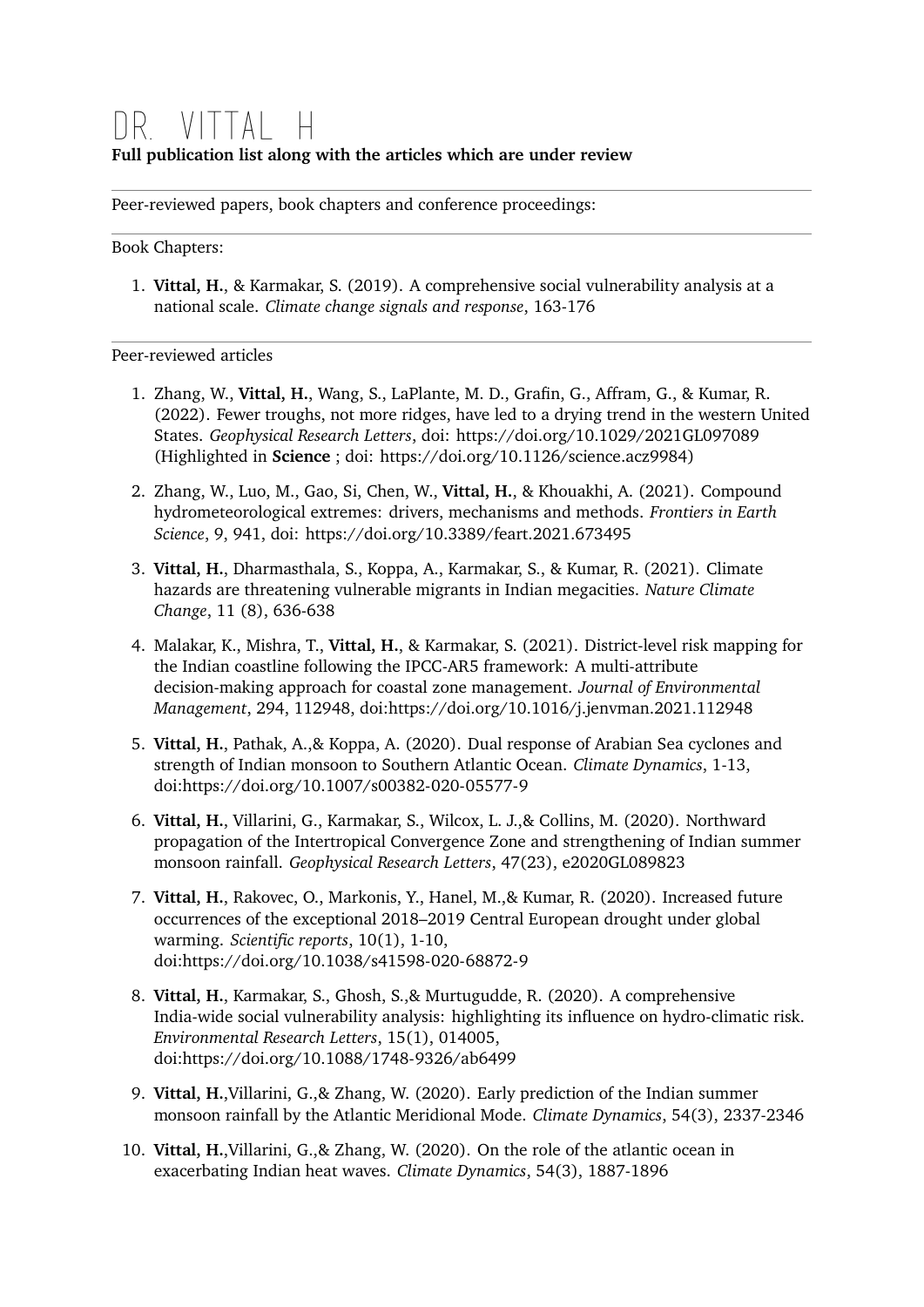- 11. **Vittal, H.**, Villarini, G.,& Zhang, W. (2020). Fidelity of global climate models in representing the horizontal water vapour transport. *International Journal of Climatology*, 40(13), 5714-5726
- 12. Sharma, T., **Vittal, H.**, Karmakar, S.,& Ghosh, S. (2020). Increasing agricultural risk to hydro-climatic extremes in India. *Environmental Research Letters*, 15(3), 034010, doi:<https://doi.org/10.1088/1748-9326/ab63e1>
- 13. Mohanty, M. P., **Vittal, H.**, Yadav, V., Ghosh, S., Rao, G. S., & Karmakar, S. (2020). A new bivariate risk classifier for flood management considering hazard and socio-economic dimensions. *Journal of environmental management*, 255, 109733.
- 14. Tripathy, S. S., **Vittal, H.**, Karmakar, S., & Ghosh, S. (2020). Flood risk forecasting at weather to medium range incorporating weather model, topography, socio-economic information and land use exposure. *Advances in Water Resources*, 146, 103785
- 15. Sudharsan, N., Karmakar, S., Fowler, H. J., & **Vittal, H.** (2020). Large-scale dynamics have greater role than thermodynamics in driving precipitation extremes over India. *Climate Dynamics*, 55(9), 2603-2614
- 16. Zhang, W., **Vittal, H.**, & Villarini, G. (2019). Potential impacts of anthropogenic forcing on the frequency of tropical depressions in the North Indian Ocean in 2018. *Journal of Marine Science and Engineering*, 7(12), 436
- 17. Gusain, A., **Vittal, H.**, Kulkarni, S., Ghosh, S., & Karmakar, S. (2019). Role of vertical velocity in improving finer scale statistical downscaling for projection of extreme precipitation. *Theoretical and Applied Climatology*, 137(1), 791-804.
- 18. Shashikanth, K., Ghosh, S., **Vittal, H.**, & Karmakar, S. (2018). Future projections of Indian summer monsoon rainfall extremes over India with statistical downscaling and its consistency with observed characteristics. *Climate Dynamics*, 51(1), 1-15
- 19. Sharma, T., **Vittal, H.**, Chhabra, S., Salvi, K., Ghosh, S., & Karmakar, S. (2018). Understanding the cascade of GCM and downscaling uncertainties in hydro‐climatic projections over India. *International Journal of Climatology*, 38, e178-e190
- 20. Singh, S., Ghosh, S., Sahana, A. S., **Vittal, H.**, & Karmakar, S. (2017). Do dynamic regional models add value to the global model projections of Indian monsoon?. *Climate dynamics*, 48(3), 1375-1397
- 21. Singh, J., **Vittal, H.**, Karmakar, S., Ghosh, S., & Niyogi, D. (2016). Urbanization causes nonstationarity in Indian summer monsoon rainfall extremes. *Geophysical Research Letters*, 43(21), 11-269
- 22. **Vittal, H.**, Ghosh, S., Karmakar, S., Pathak, A., & Murtugudde, R. (2016). Lack of dependence of Indian summer monsoon rainfall extremes on temperature: an observational evidence. *Scientific reports*, 6(1), 1-12
- 23. Ghosh, S., **Vittal, H.**, Sharma, T., Karmakar, S., Kasiviswanathan, K. S., Dhanesh, Y., K. P. Sudheer, & Gunthe, S. S. (2016). Indian summer monsoon rainfall: implications of contrasting trends in the spatial variability of means and extremes. *PloS one*, 11(7), e0158670
- 24. **Vittal, H.**, Singh, J., Kumar, P., & Karmakar, S. (2015). A framework for multivariate data-based at-site flood frequency analysis: Essentiality of the conjugal application of parametric and nonparametric approaches. *Journal of Hydrology*, 525, 658-675